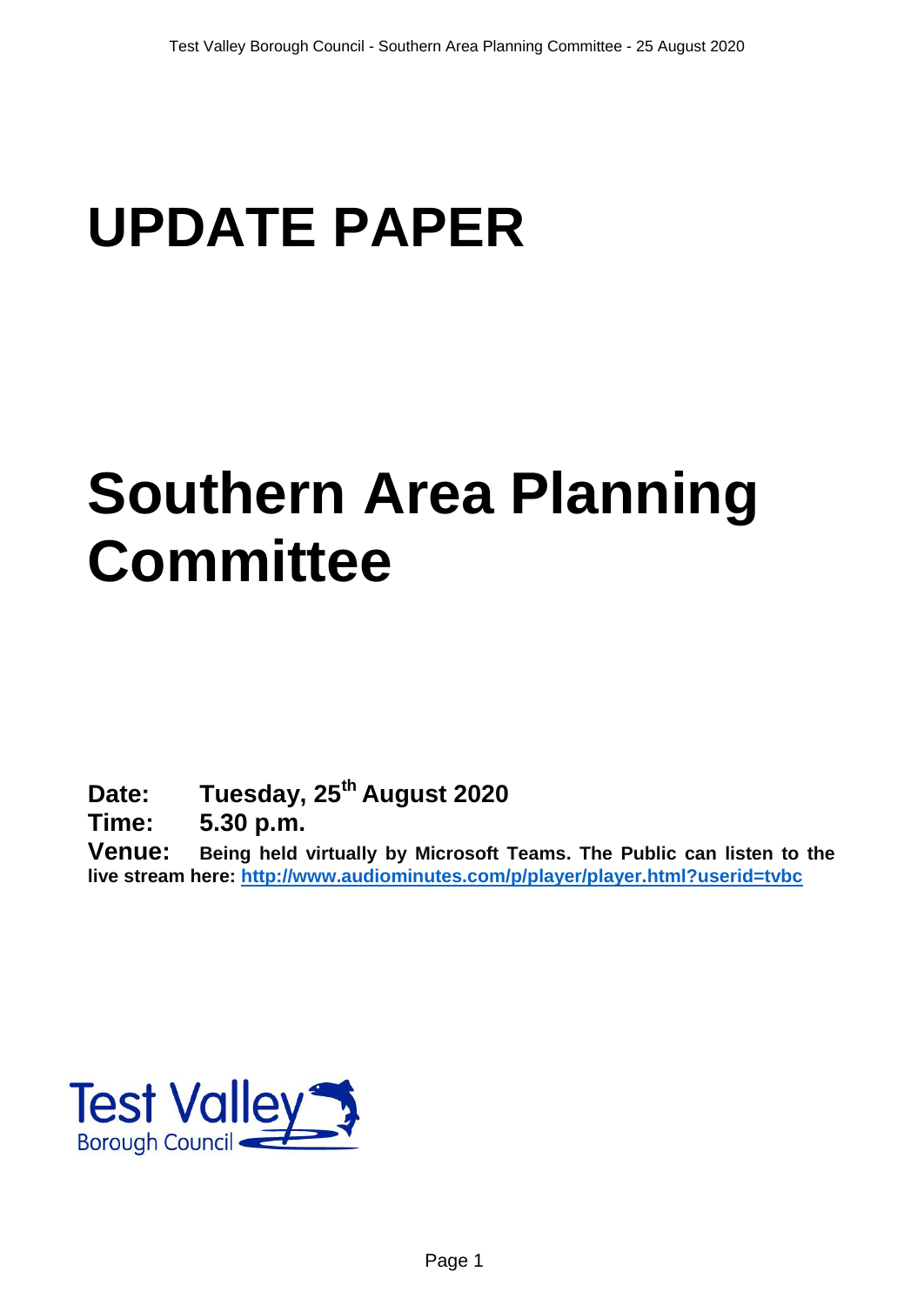## **Southern Area Planning Committee – 25 August 2020 Update Paper**

The purpose of the report is to provide information on planning applications which has been received since the agenda was printed.

Report of Head of Planning

## **1. Background**

1.1 Reports on planning applications are prepared for printing on the agenda some 10 days before the date of the Committee meeting but information and representations received after that time are relevant to the decision. This paper contains such information which was received before 10.00am on the date of the meeting. Any information received after that time is reported verbally.

## **2. Issues**

2.1 Information and representations are summarized but the full text is available on the relevant file should Members require more details. The paper may contain an officer comment on the additional information, amended recommendations and amended and/or additional conditions.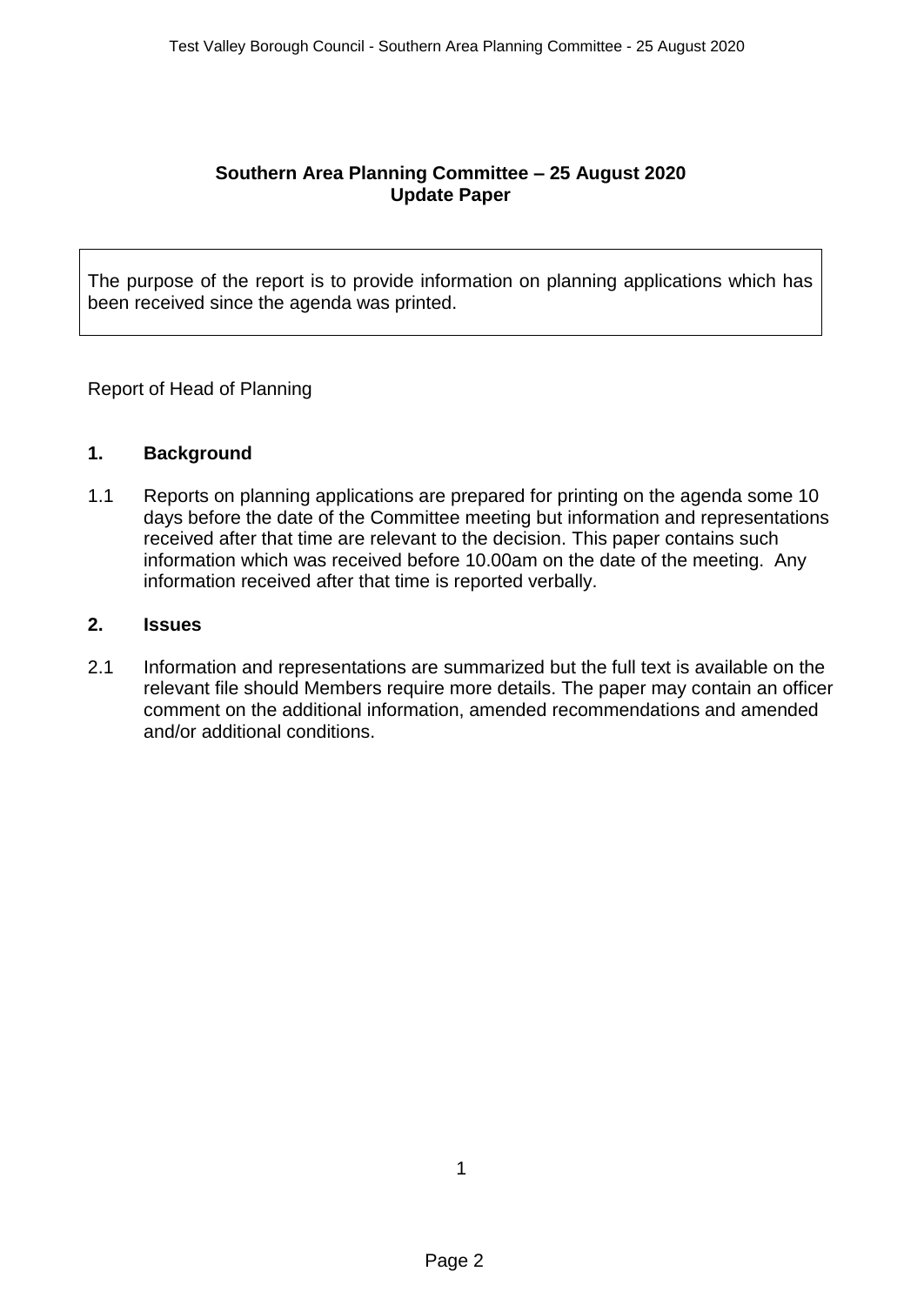| 7. | 20/00701/FULLS (PERMISSION) 16.04.2020<br>SITE: The Abbey Hotel, 11 Church Street, Romsey<br><b>ROMSEY TOWN</b>                   | $11 - 36$ |
|----|-----------------------------------------------------------------------------------------------------------------------------------|-----------|
|    | <b>CASE OFFICER: Paul Goodman</b>                                                                                                 |           |
| 8. | 20/01121/FULLS (PERMISSION) 29.05.2020<br>SITE: Land at Redbridge Lane, Redbridge Lane,<br><b>Nursling, NURSLING AND ROWNHAMS</b> | $37 - 55$ |
|    | <b>CASE OFFICER: Mark Staincliffe</b>                                                                                             |           |
| 9. | 19/01563/FULLS (PERMISSION) 20.06.2019<br>SITE: Oak Rest Home, Kents Oak, AWBRIDGE                                                | $56 - 78$ |
|    | <b>CASE OFFICER: Sarah Barter</b>                                                                                                 |           |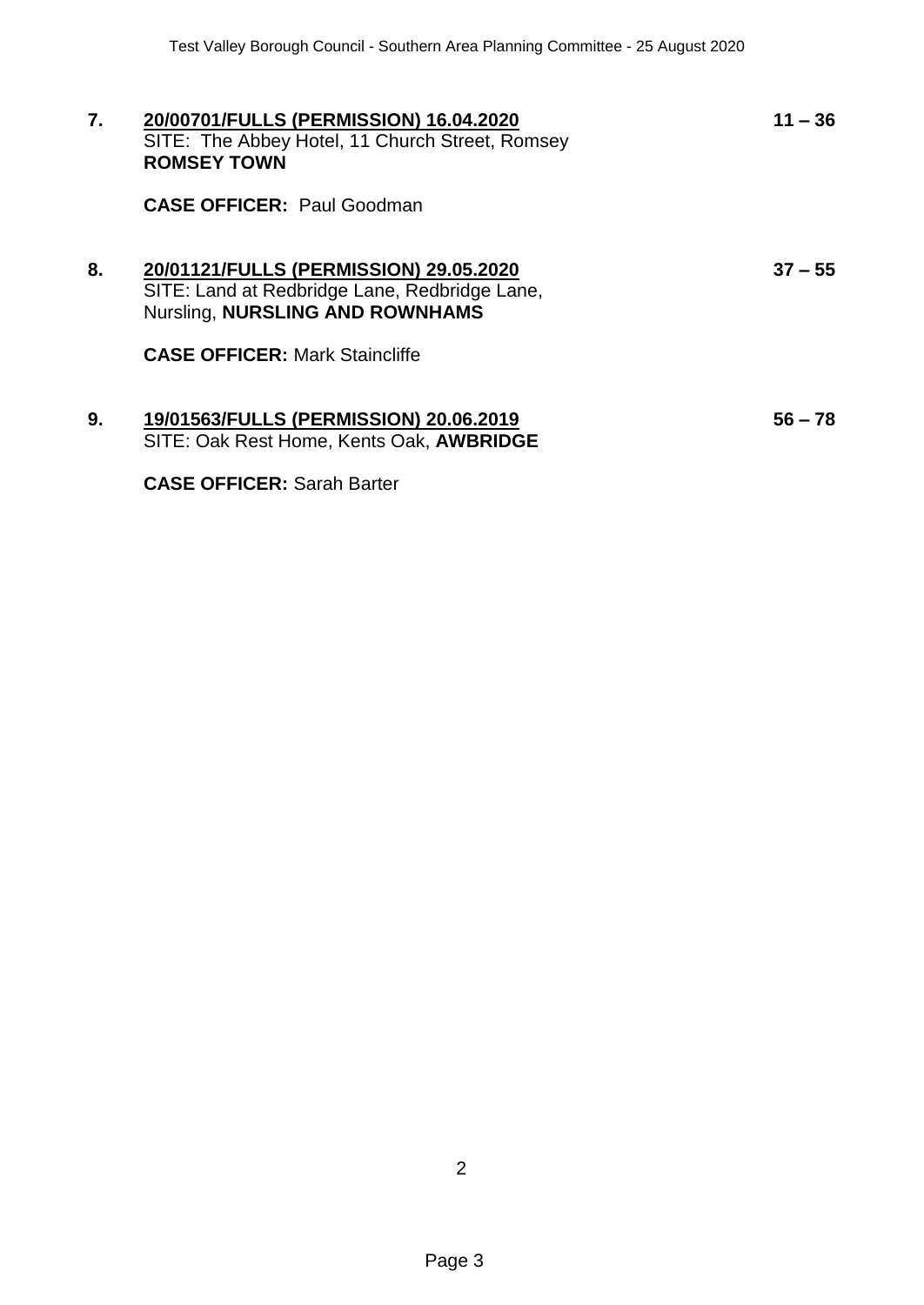\_\_\_\_\_\_\_\_\_\_\_\_\_\_\_\_\_\_\_\_\_\_\_\_\_\_\_\_\_\_\_\_\_\_\_\_\_\_\_\_\_\_\_\_\_\_\_\_\_\_\_\_\_\_\_\_\_\_\_\_\_\_\_\_\_\_\_\_\_\_

| <b>APPLICATION NO.</b><br><b>SITE</b> | 20/00701/FULLS<br>The Abbey Hotel, 11 Church Street, Romsey, SO51<br>8BT, ROMSEY TOWN |  |
|---------------------------------------|---------------------------------------------------------------------------------------|--|
| <b>COMMITTEE DATE</b>                 | 25 <sup>th</sup> August 2020                                                          |  |
| <b>ITEM NO.</b>                       |                                                                                       |  |
| <b>PAGE NO.</b>                       | $11 - 36$                                                                             |  |
|                                       |                                                                                       |  |

## 1.0 **INTRODUCTION**

1.1 An amended condition (3) is recommended following the submission of further noise survey work. An additional note is recommended in relation to the availability of on-street parking permits. Paragraph 8.15 of the Officers recommendation is amended to improve its clarity.

## 2.0 **CONSULTATIONS**

2.1 **Housing & Environmental Health (Environmental Protection) –** No objection, subject to condition.

## 3.0 **PLANNING CONSIDERATIONS**

## 3.1 Noise

As is stated in para 8.25 of the recommendation, given the proximity of the proposed residential dwellings to neighbouring commercial uses, the Environmental Protection Officer required the submission of further noise survey work in accordance with the submitted noise impact assessment. That survey work has now been undertaken and the Environmental Protection Officer has raised no objection. The condition (3) has been amended to reflect the additional survey work but continues to require a further verification report to be submitted prior to occupation of the development. Subject to the required condition the proposed development is considered to adequately provide for the amenity of future occupiers in relation to noise and complies with Policy E8.

## 3.2 Parking

Further clarification has been sought regarding the prospect of residents securing on-street parking permits. The submission suggests that "There is every indication that no new development will be provided parking permits, nor provided with visitors parking permits." HCC Highways have clarified that the traffic regulation order covering Romsey residential permit parking zone that contains the application site. The Order restricts parking permits as follows;

3.3 "The total number of Permits referred to in Articles 16 or 29 of this order which may be issued to all Residents of any property or properties constructed, converted or extended pursuant to planning permission granted after 3 March 2008 in respect of any particular site shall not exceed the total Permit entitlement of all Residents of the property or properties which occupied the same site at the time planning permission was granted".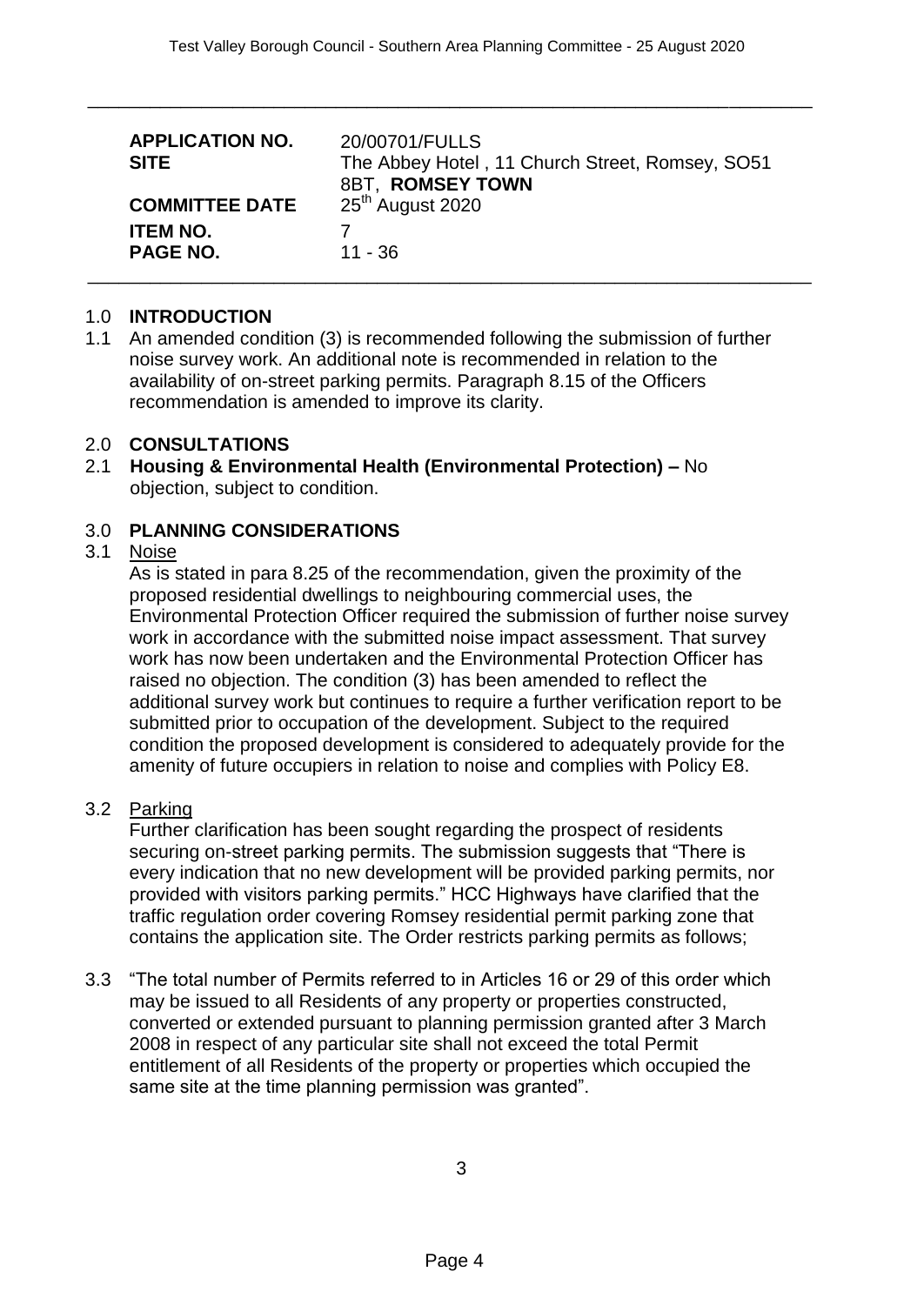3.4 It is understood that this would mean that the site may benefit from a single permit entitlement from the managers flat but that no further permits would be allowed. The permit system is controlled by HCC Highways and the issue of permits or not cannot be conditioned as part of this application. However a note has been added advising the applicants of the likely lack of entitlement to parking permits for future occupiers.

## 3.5 Amendment to Para 8.15

Paragraph 8.15 of the agenda recommendation deals with the Conservation Officers concern that the application as originally submitted was not accompanied by an adequately detailed heritage statement. The Conservation Officer raised a further concern that the additional heritage assessment had been written after the proposals have been formulated and could not therefore have informed them. Whilst the criticism of the original submission is valid it is obviously not possible for the additional heritage statement, which followed on from the comments on the first statement, to have been prepared before the submission of the application.

3.6 In any event, as is stated in para 8.16, notwithstanding any deficiency in the originally submitted heritage information, and considering that the application site itself is not listed, the proposed works are clear from the application and it is considered that adequate information is available to assess the proposals impact on heritage assets.

## 4.0 **AMENDED CONDITION**

**3. Development shall be undertaken and mitigation installed in accordance with the Noise in accordance with the Noise Impact Assessment Ref VA3274.200527.NIA (Venta, May 2020) and Further Sound Survey (Venta, August 2020). However the dwellings shall not be occupied until a further sound testing undertaken, and submitted to and approved in writing by the Local Planning Authority, to confirm efficacy and achievement of the standards under Building Regulations and BS8233.** 

**Reason: To safeguard the amenities of the future occupiers in accordance with Test Valley Borough Revised Local Plan (2016) Policy E8.** 

## 5.0 **ADDITIONAL NOTE**

**3. The applicant is advised that parking permits are restricted in this area under The Borough of Test Valley (Various Roads, Romsey) (Parking Places, Prohibition and Restriction of Waiting, Prohibition of Driving and Prohibition of Entry) (One Way Street) (Controlled Zone) Consolidation Order 2017. Future occupants would not likely be eligible for parking permits but the applicant should contact Hampshire County Council as the Highways Authority for further information.**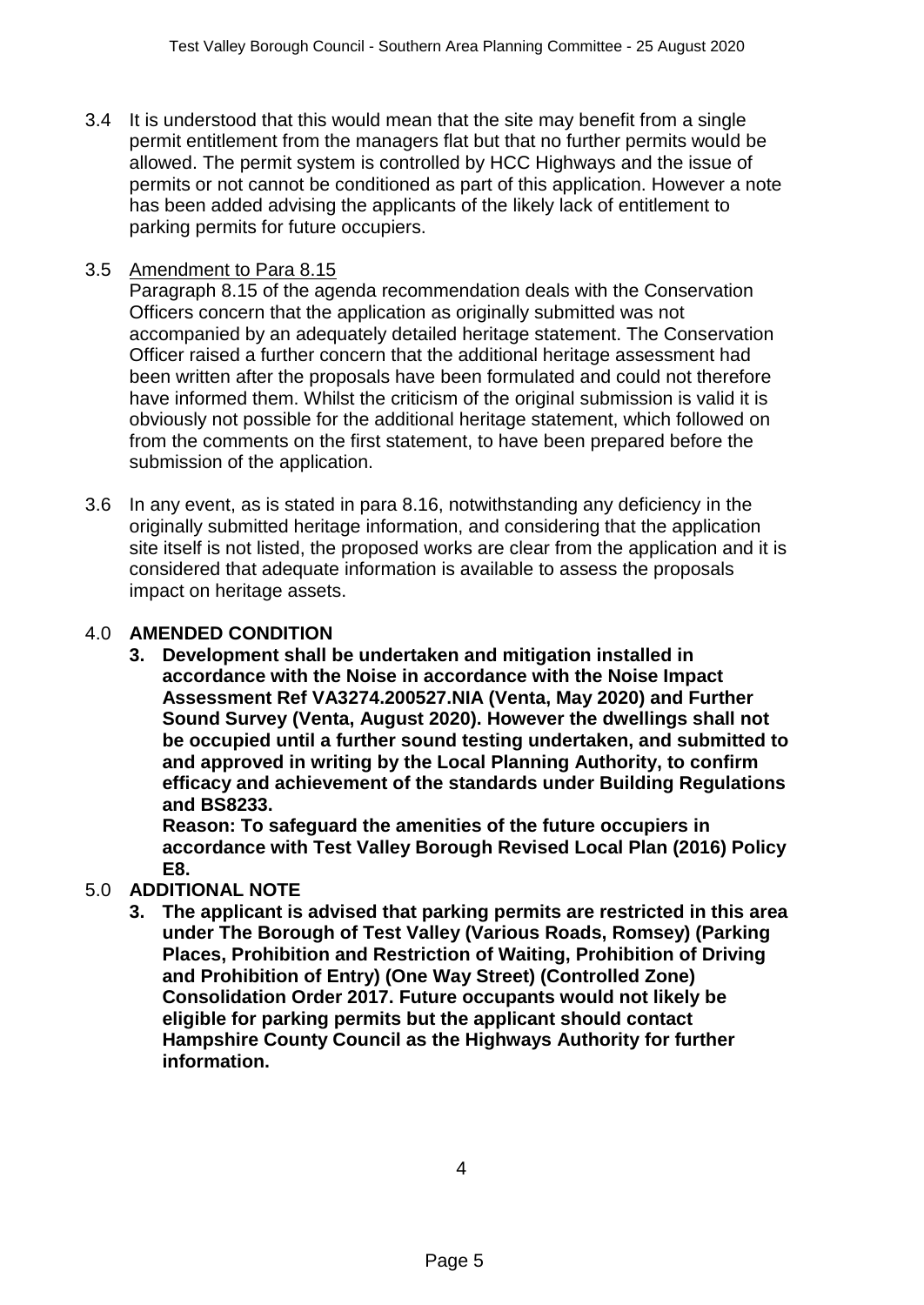| <b>APPLICATION NO.</b><br><b>SITE</b> | 20/01121/FULLS<br>Land at Redbridge Lane, Redbridge Lane, Nursling,<br>SO16 0XN, NURSLING AND ROWNHAMS |
|---------------------------------------|--------------------------------------------------------------------------------------------------------|
| <b>COMMITTEE DATE</b>                 | 25 <sup>th</sup> August 2020                                                                           |
| <b>ITEM NO.</b>                       |                                                                                                        |
| <b>PAGE NO.</b>                       | $37 - 55$                                                                                              |

## 1.0 **CORRECTION**

- 1.1 There is a typographical error in Paragraph 5.3 of the report. The reports states '*obscured this ling view***'**. It should say '*obscured this long view***'**.
- 1.2 In Paragraph 8.29 it does not specifically state the type of affordable housing to be provided. All units of affordable housing will be **shared ownership**, this is in accordance with the terms of the original s106 agreement.

## 2.0 **VIEWING PANEL**

2.1 A viewing panel was held on 21<sup>st</sup> August 2020 and was attended by Cllrs Cooper, Bailey and Bundy, A Dowden & C Dowden. Apologies were received from Cllrs Finlay & Gywnne.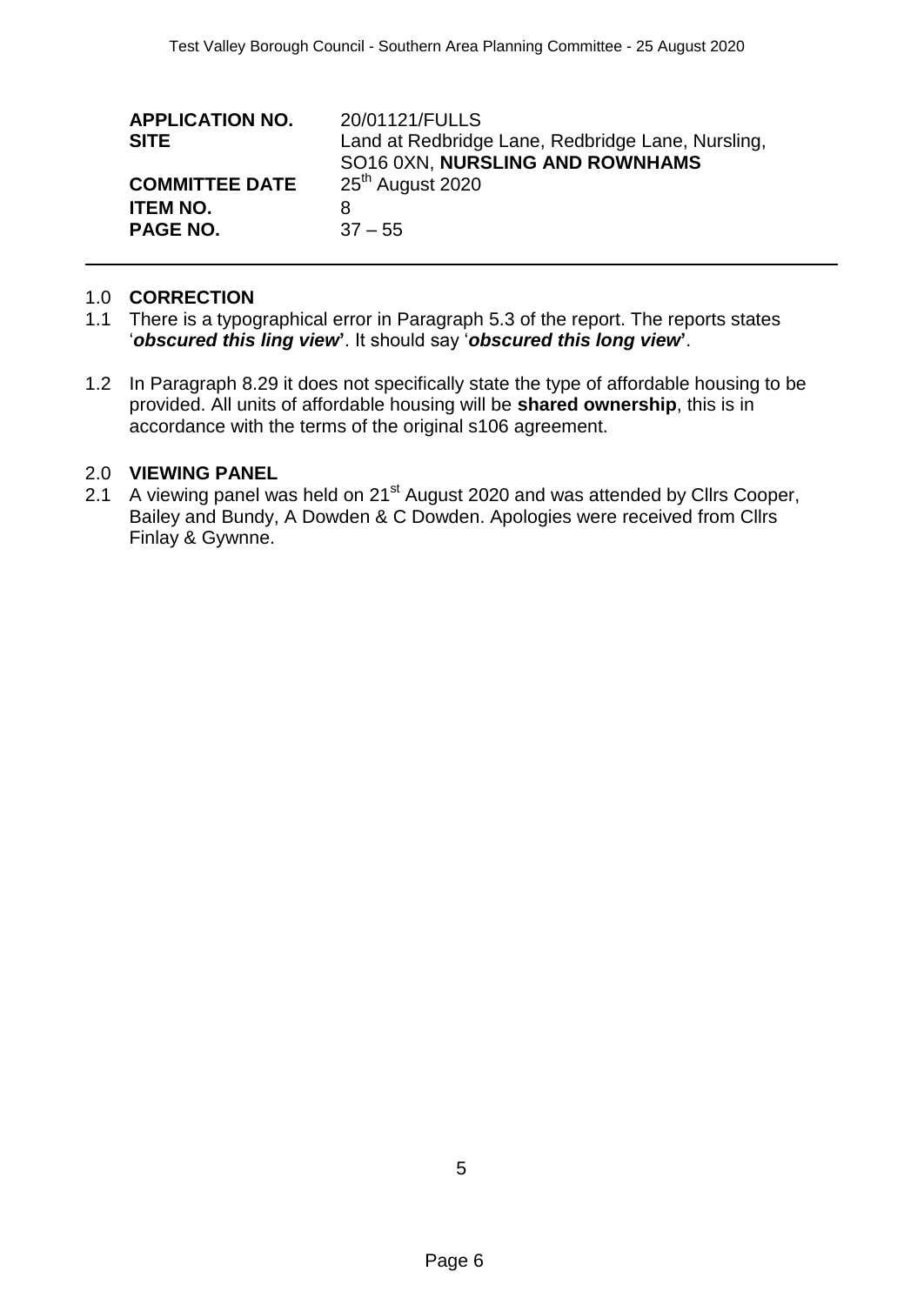\_\_\_\_\_\_\_\_\_\_\_\_\_\_\_\_\_\_\_\_\_\_\_\_\_\_\_\_\_\_\_\_\_\_\_\_\_\_\_\_\_\_\_\_\_\_\_\_\_\_\_\_\_\_\_\_\_\_\_\_\_\_\_\_\_\_\_\_\_\_

| <b>APPLICATION NO.</b><br><b>SITE</b> | 19/01563/FULLS<br>Kents Oak Rest Home, Kents Oak, Awbridge, SO51<br>OHH, AWBRIDGE |
|---------------------------------------|-----------------------------------------------------------------------------------|
| <b>COMMITTEE DATE</b>                 | 25 <sup>th</sup> August 2020                                                      |
| <b>ITEM NO.</b>                       |                                                                                   |
| <b>PAGE NO.</b>                       | $56 - 78$                                                                         |

\_\_\_\_\_\_\_\_\_\_\_\_\_\_\_\_\_\_\_\_\_\_\_\_\_\_\_\_\_\_\_\_\_\_\_\_\_\_\_\_\_\_\_\_\_\_\_\_\_\_\_\_\_\_\_\_\_\_\_\_\_\_\_\_\_\_\_\_\_\_

#### 1.0 **VIEWING PANEL**

1.1 A Viewing panel took place on Friday 21<sup>st</sup> August 2020.

Attendees: Cllr Bailey Cllr Bundy Cllr Burnage Cllr Cooper Cllr A Dowden Cllr C Dowden Cllr Parker

Apologies: None.

#### 2.0 **AMENDMENTS**

2.1 Site plan D-111 B Site plan with levels D – 111 B Arboriculture method statement  $-17<sup>th</sup>$  August 2020

#### 3.0 **CONSULTATIONS**

3.1 Trees - No objection to method statement.

#### 4.0 **REPRESENTATIONS**

- 4.1 **Unknown x2 via email – For consideration**  Soil on site and levels
	- Soil from the Crofton site has been dumped and now levelled across the site, this will have significantly raised the ground level, which I believe will cause problems for the immediate neighbours with run off from surface water in the future.

**Trees** 

- Two large Oak trees on the boundary of the site have TPO's. Branches and the root systems must be taken into consideration at all times. The larger of these trees is the "Kents Oak" and holds a major part of the history of this hamlet and must therefore be protected.
- Several trees surrounding the site have TPO's on them with branch and roots overhanging and running through the site these don't appear to be mentioned in the Developer's tree report.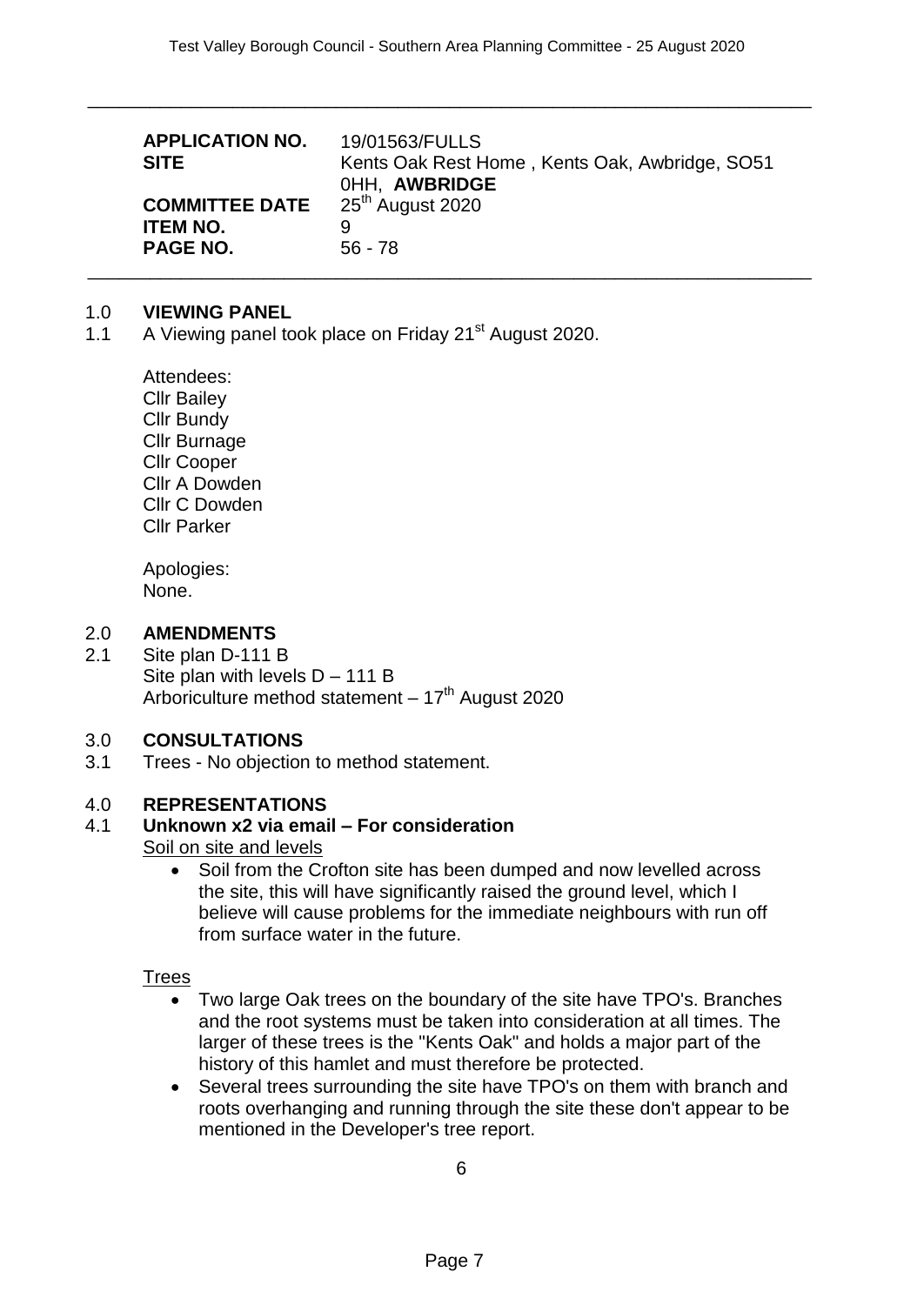## 4.2 **Little Kent's Oak – Ongoing Concerns**

Request a pre-commencement condition on the following

- Confirming the drainage arrangements are acceptable as I do not believe the ditch proposed is a fit for 2.5 metres of drainage per day work has commenced re any planning permission and the road was dug up without any permission from any of the other lane owners.
- a pre-commencement condition on the removal of all the top soil dumped on Kents oak from Crofton.
- Pre-commencement conditions assuring that I will not suffer from any water drainage issues from the new properties that will compromising my property.

## Drainage and sewage

- Have we explored improved alternatives for sewage and drainage location away from the lane?
- I request exploration into better alternatives for the sewage and drainage route. E.g. Onto Lockerly road? is this closer to the proposed joint new property sewage treatment?
- I request assurance for the consequences of inappropriate use of non mains sewage treatment by new residents and their direct effect on my enjoyment of my property and any potential health and safety issues of the potential health and safety of footpath users.
- *Please ensure* that there is NO detrimental odour pollution, foul water, or wastewater pollution due unsatisfactory drainage onto my property or the lane or footpath users by these new properties.

## Drainage and water run off

The 2 foot increased soil level from unofficial soil dumping from Crofton site. leading to:

- The excess water and current drainage situation onto my property from Kent Oak. New builds likely to cause same issues as CROFTON site.
- The current report does not provide reassurance or address the potential drainage issues these new buildings will have on my property. This needs to be addressed before any development to planning permission is permitted.
- There have been many drainage problems experienced on the Crofton site to date and other new developments in the village, including my property. Additionally, poor drainage at Crofton has resulted in a drainage bore hole being constructed August 2020.
- Excess soil from Crofton has been unofficially dumped on Kents Oaks land increasing the soil level by 2 foot next to my property resulting in drainage issues new builds will exacerbate this.
- I seek assurances that effective steps will be taken to ensure my property is not inundated with runoff water and overload my drainage systems at Little Kents Oak as my concerns have not yet been addressed by the developers to date.
- I request a statement of liability from the building developers to ensure adequate drainage plans are constructed prior to development, to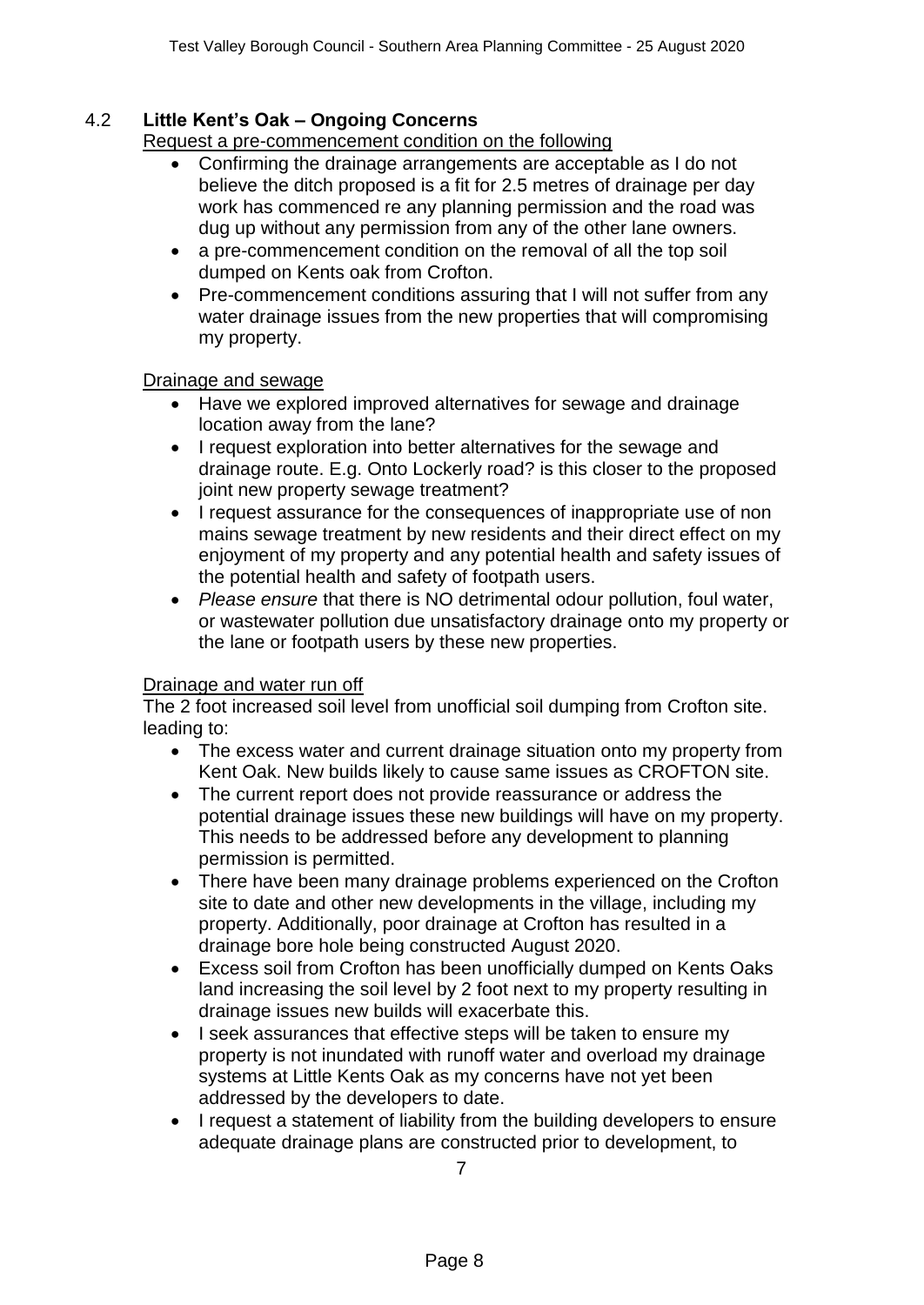ensure these issues are not repeated.

## Overlooking and heights

- Failure to display the height of the properties on the proposed plans leading to potential light loss to my property.
- Excess soil from Crofton has not been removed increasing site height. I request that this is removed, and the land is re-levelled back to its original height (as requested over the last 5 months) before any development is undergone as this will affect the height and visibility into my property.
- Concerns of privacy- The plans provided do not identify the height of the building elevations, please could these dimensions be shared.
- The development proposed will also lead to significant block in natural light to the north facing side of my property due to a 'wall' of buildings close to the boundary.
- Plot one's location to my property will result in no privacy from my bedroom, they will be able to look into my room and I will be able to look straight into their living room/ kitchen and upstairs bedrooms.

Failure any plans to identify exact proximity to my property

- Failure to identify proximity of build to Little Kent's Oak border & impact trees roots and health Trees .
- Plot 1 The plan does not show any garden depth figures this will have an impact on the visibility into my property. I request these figures are provided.
- Plot 2 The plans submitted show the garden depth for plot Two to be 10.7 metres from the boundary, this will impact the roots of my fully gown ash tree T13 (40ft + in height). Development that does not take this into consideration may result in serious damage to the trees on my property.
- Tree ref T12 is pollarded Aug 19 so roots will be impacted by the building and damaged this borders my part of the lane.
- I seek to ensure that the roof height does not block my light and fits in with the surrounding property heights and is not based on Kents oak that is on significantly higher ground.

## 5.0 **PLANNING CONSIDERATIONS**

## 5.1 **Soil on site**

The developer has confirmed that the top soil (which is not clay) is required back at the Crofton site to dress the gardens and will be moved by the end of the September. The applicant has noted that the submitted information does not specifically state the FFL or ridge heights and as such has updated the site layout to show these, see drawing D-111 B. The application documents include a site survey with existing levels annotated so the LPA has a record of the ground levels prior to additional soil being placed on the land. It is considered appropriate to apply a condition ensuring the development is provided in accordance with drawing D-111 B. Additional condition 20 is recommended below.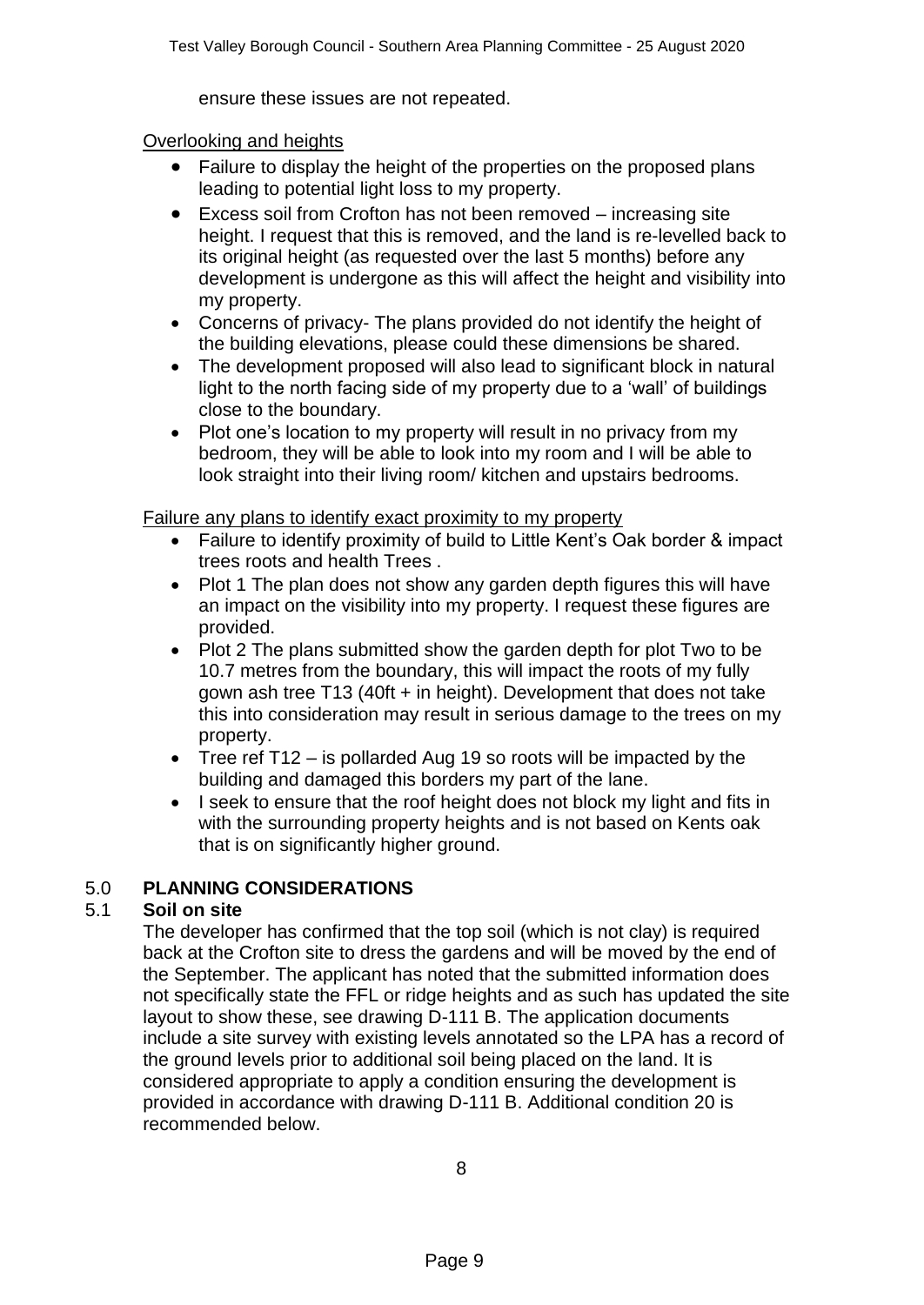## 5.2 **Trees**

Comments have been received in relation to trees which surround the site some of which are subject to TPO the comments raise concern that the trees don't appear to be mentioned in the Developer's tree report. All trees which surround the site are plotted on the Tree Survey Plan and a schedule provided. A method statement has also been submitted to the LPA and has been reviewed by the Tree Officer. An updated condition 8 is recommended to secure compliance with the statement submitted. The method statement has at 1.3.3 information about demolition and construction traffic only using the existing entrance of the entrance track. This will limit the movement of vehicles up the track and impacts on offsite trees.

5.3 Comments have also been received in respect of impacts on the roots of the Hawthorn T14, Ash tree T15, Ash tree T13 and T12 Leyland Cypress. All these trees are plotted on the tree Survey plan and the tree protection fencing and drainage solutions placed to ensure all works are carried out outside the tree protection area.

## 5.4 **Drainage**

#### Sewage and water runoff

Comments received ask whether alternatives for sewage and drainage located away from the lane have been explored. The applicant has confirmed that all options were explored and that the solution submitted is appropriate upon taking advice from the drainage engineer.

5.5 Comments have been received in respect of water inundation to neighbouring properties as a result of the proposed development. The presence of soil on site has been explained above in paragraph 4.1. The applicant has confirmed that this will be moved from the application site to Crofton. The submitted drainage technical note sets out how water will be managed on site adequately and this is set out in paragraphs 8.35 and 8.36 of the agenda report. It should be noted that the officer statement at para 8.35 of the agenda report that each property would have a package treatment plant is incorrect. The development would be served by 1 package treatment plant which would be located in the driveway of plot 1.

## 5.6 Digging up of track previously

A comment has been made in respect of the requirement to dig the road/PROW up without permission from any other of the lane owners to facilitate the drainage solutions previously for Crofton. The Applicant has confirmed that the Lane is an unregistered area of land and the owner has not been known since 1851. All landowners have rights of way to access the properties, so there is no permission required to dig up the road. English Developments Ltd have not dug up the road. Southern Water and SSE have dug a trench across the road, to install the new water main and electric cable respectively, but as a statutory authority they do not require permission. The only element of digging the road in terms of drainage previously is when the owner of Butlers Wood Farm carried out ditch works along the left hand side of the access road.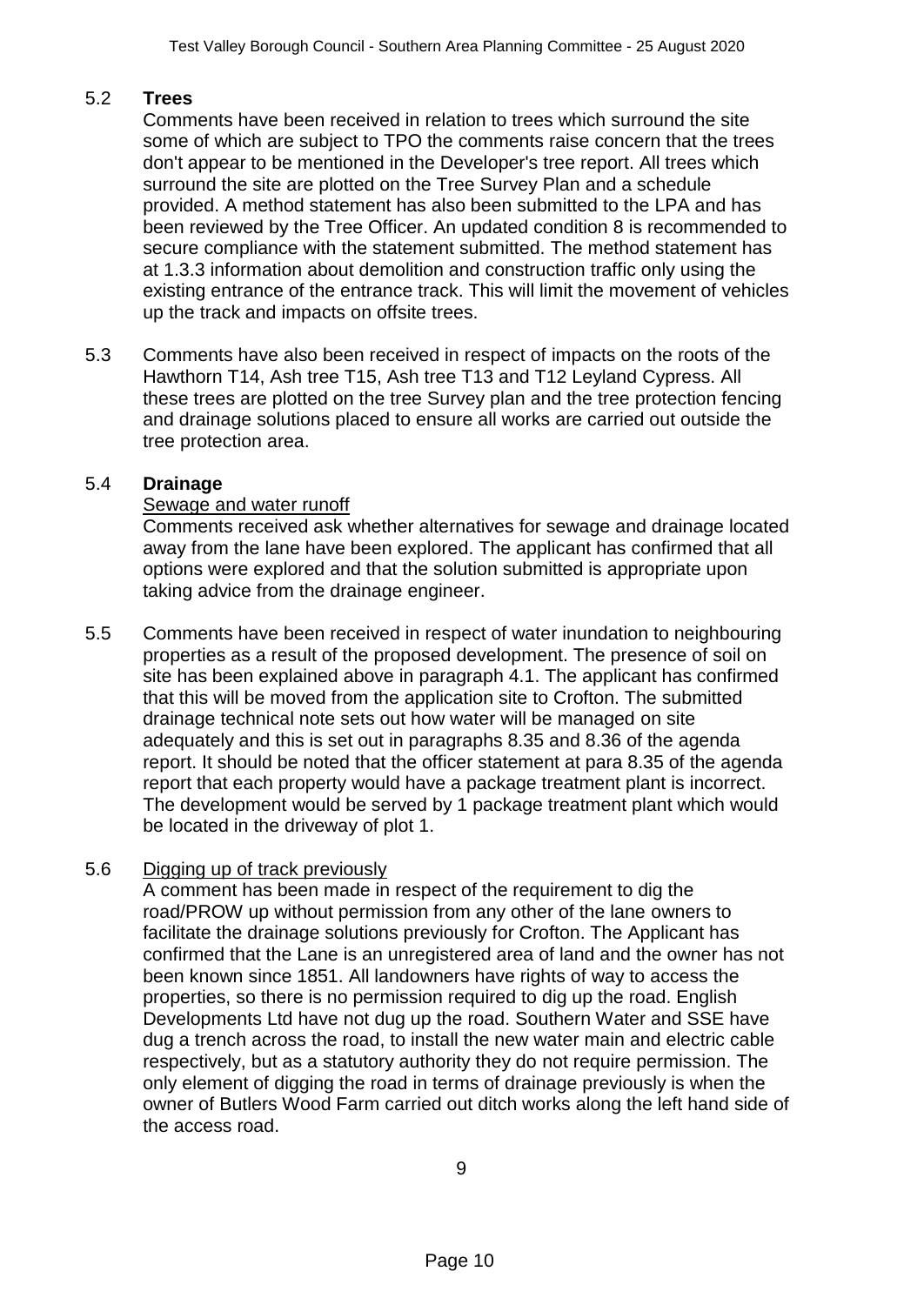5.7 Any statement of liability requested by neighbours of the developers to ensure adequate drainage plans are constructed prior to development is private matter between land owners.

## 5.8 **Overlooking, loss of light and heights**

Comments received state that the application fails to display the height of the properties on the proposed plans leading to potential light loss to properties. The submitted drawings are to scale, however a request has been made to set out the heights of the buildings proposed in writing.

Buildings heights as follows:

|        | To ridge (at   | To eaves (at     | Car port (to     |
|--------|----------------|------------------|------------------|
|        | highest point) | highest point)   | highest point)   |
|        | (approx.)      | (Approx)         | (Approx)         |
| Plot 1 | 8.2m           | 4.9m             | 4.6m             |
| Plot 2 | 7.8m           | 5.2m             | 3.9 <sub>m</sub> |
| Plot 3 | 8.1m           | 4.8 <sub>m</sub> | 3.8 <sub>m</sub> |

In terms of loss of light it is considered that due to the distances described at paragraph 8.13 of the agenda report there would be no significant impacts in this respect experienced at Little Kents Oak.

In respect of overlooking from plot 1 to Little Kents Oak this is discussed at paragraph 8.14 of the agenda report.

## 5.9 **Plot sizes**

A request has been made for surrounding plot size figures in Awbridge this has been provided by the applicant and is attached to the update paper.

## 5.10 **New Forest SPA payment**

To confirm this payment was made on the  $17<sup>th</sup>$  August 2020, the recommendation is updated accordingly.

## 5.11 **Updated plan**

The site plan number to be approved has been updated to ensure all drainage works are annotated outside of root protection areas. Condition 12 has been updated to reflect updated site plan number D-111 B. This plan also now shows finished proposed levels to be read in conjunction with the existing site survey.

## 6.0 **AMENDED RECOMMENDATION**

**PERMISSION subject to conditions 1 – 10, updated condition 8 and 12, condition 13 -19 of the agenda report and additional condition 20.**

**8. Development shall be carried out in accordance with the MJC Tree Service Ltd arboricultural method statement dated 17th August 2020.**

**Reason: To ensure the avoidance of damage to existing trees and natural features during the construction phase in accordance with**

10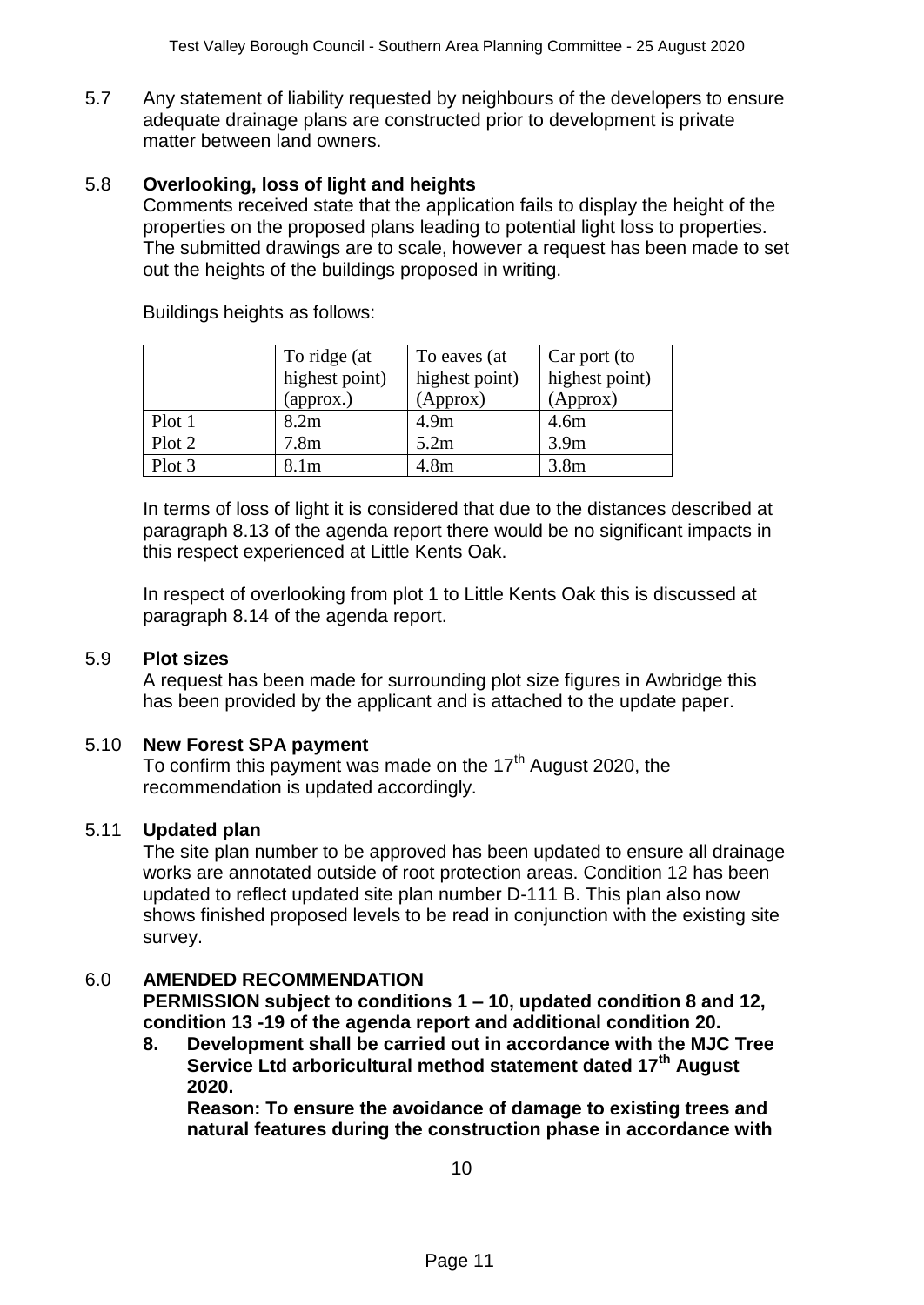**Test Valley Borough Revised Local Plan policy E2.**

- **12. The development hereby permitted shall not be carried out except in complete accordance with the details shown on the submitted plans, numbers: 00A – Site Survey D111 B – Site Plan D210 – Existing Floor Plans D100- Location plan D220A – Plot 1 proposed floor plans and elevations D211 – Plot 2 proposed floor plans and elevations D221 – Plot 3 proposed floor plans and elevations D112 – Proposed roof plan Reason: For the avoidance of doubt and in the interests of proper planning. 20. Development shall be undertaken in accordance with drawing no D-**
- **111 B which states the proposed GFFL and ridge height. Reason: To ensure satisfactory relationship between the new development and the adjacent buildings, amenity areas and trees in accordance with Test Valley Borough Revised Local Plan (2016) Policy E1**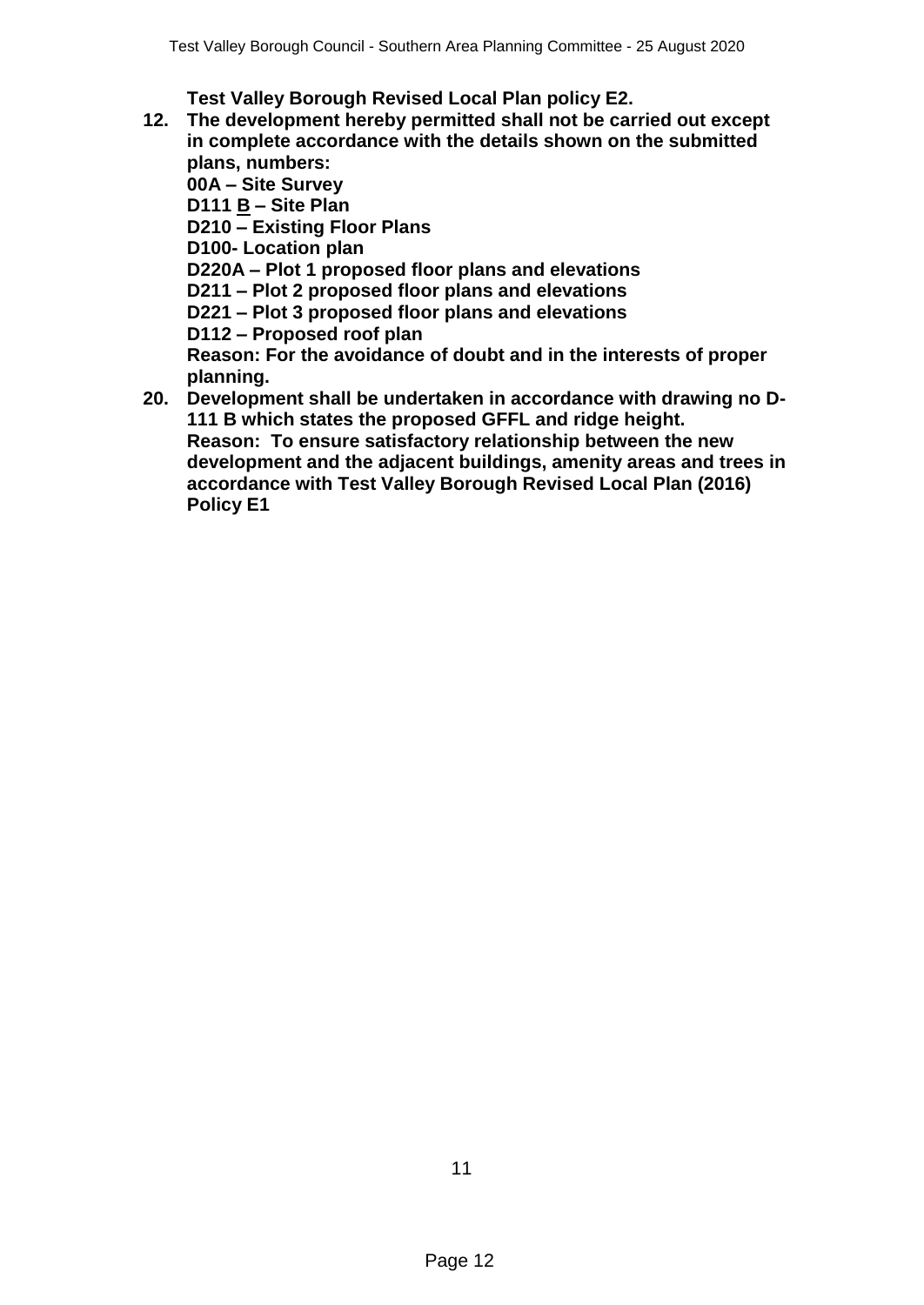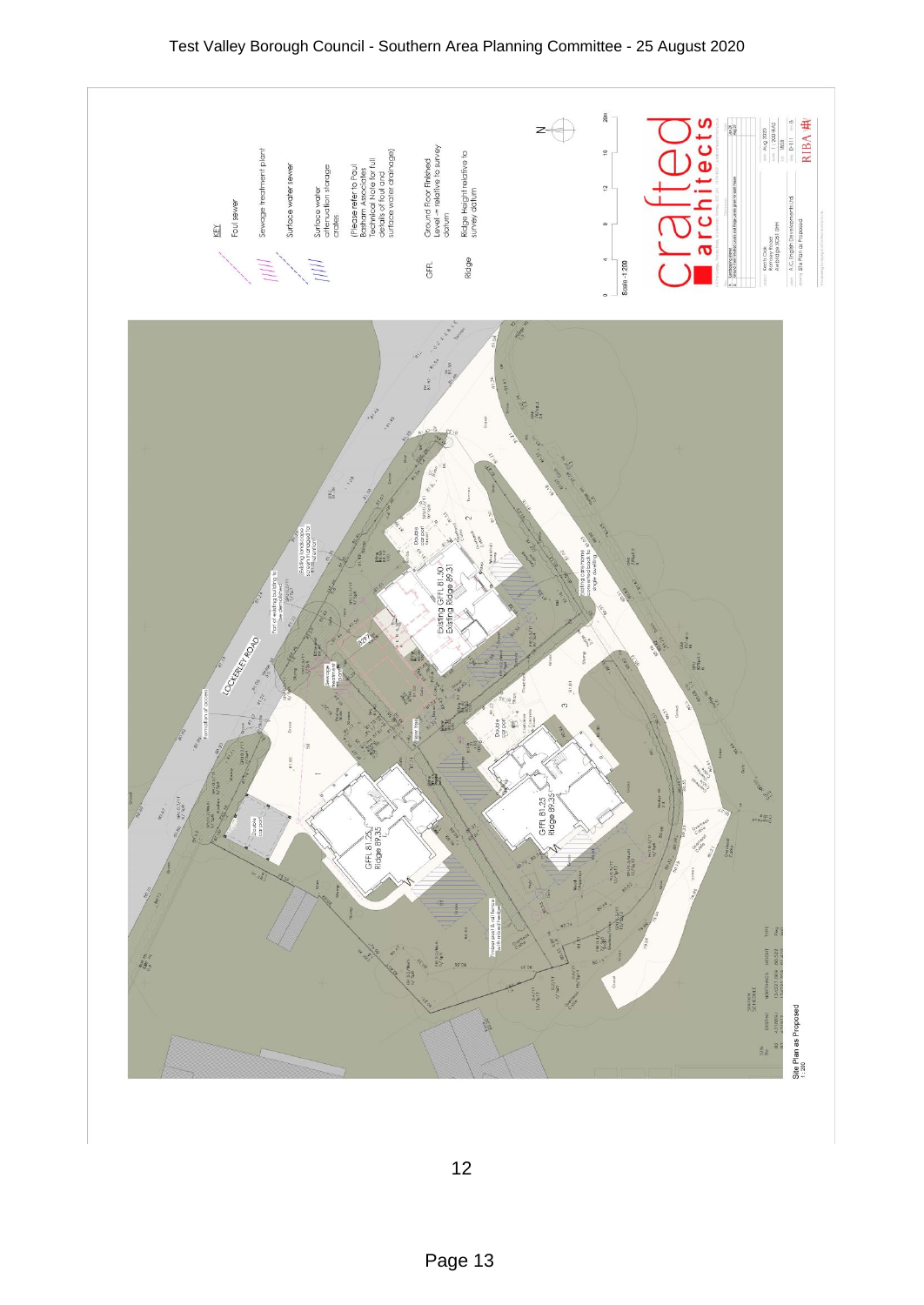## Test Valley Borough Council - Southern Area Planning Committee - 25 August 2020